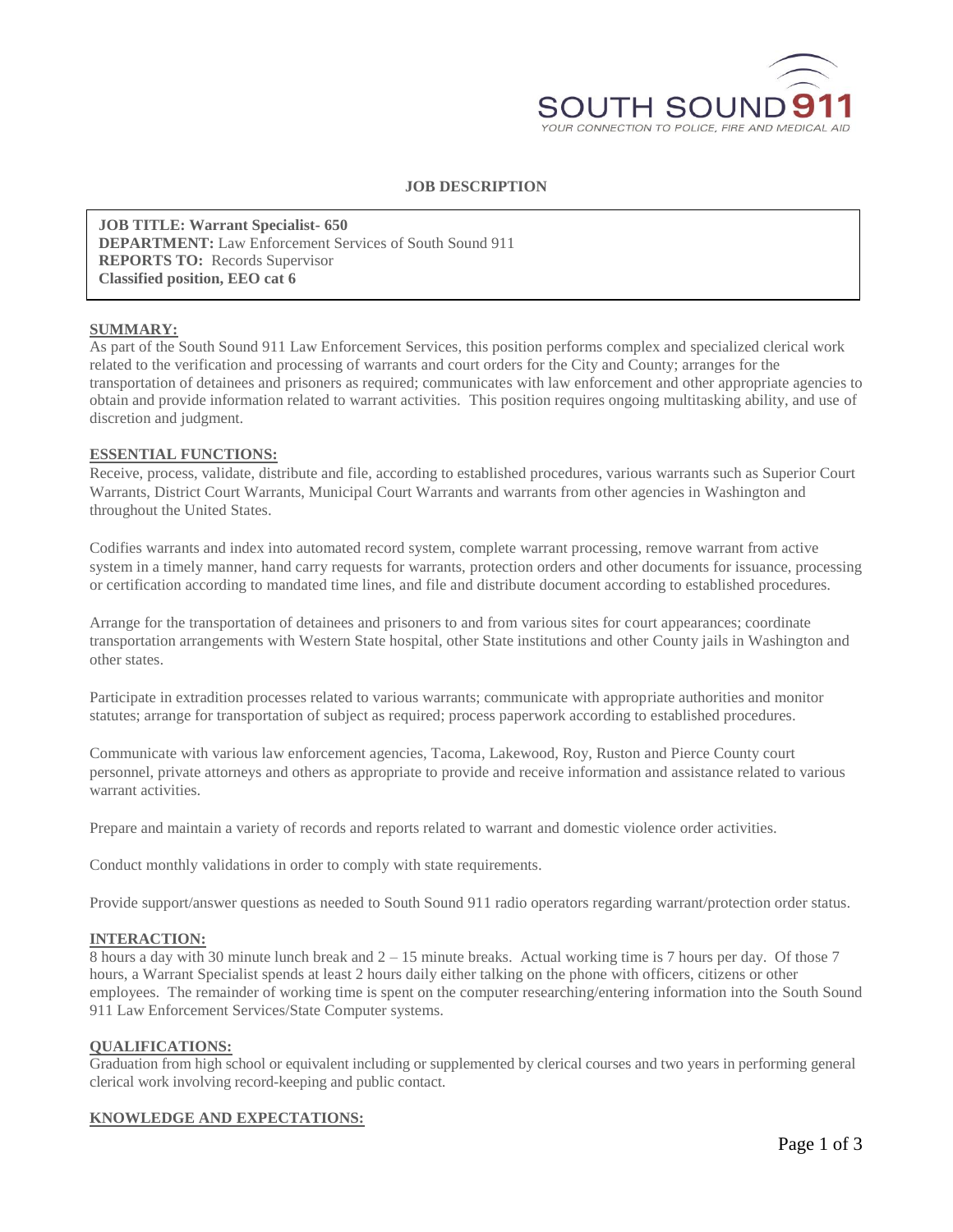Warrant Processing Policies and Procedures

Domestic Violence Order Policies and Procedures

Read, interpret, explain, apply and follow applicable laws, codes, regulations, policies and procedures.

Record-keeping, report preparation and basic research methods and techniques.

Perform limited clerical duties such as filing, duplications and typing.

Work appropriately with confidential material and information.

Keyboarding at 45 words net per minute from clear copy.

Work with speed and accuracy.

Provide training and orientation to peer employees.

Proficient with standard suite of Microsoft Office software and database applications, peripheral equipment, fax machine, phone system, police radio, teletype and cash register.

Communicate efficiently and effectively both orally and in writing using tact, patience and courtesy.

Maintain cooperative and effective working relationships with others.

Analyze situations quickly and adopt an effective course of action.

Organize work with many interruptions and multiple tasks to meet schedules and timelines.

### **Is this position closely, moderately or minimally supervised?** Moderately

**Please explain:** Employees are expected to work independently in a variety of tasks and ask for assistance/clarification from Supervisors when questions/concerns arise.

**Does this position have supervisory responsibility (i.e., responsible for hiring, firing, performance appraisals, etc.)?**   $Yes \Box No \boxtimes$ 

**Does this position have access to confidential information?** Yes  $\boxtimes \boxtimes \boxtimes$  **No**  $\Box$  If yes, please explain: We handle police records on a 24x7 basis. All information is confidential. State interface certification is required.

Does this position have access to or handle company funds? Yes  $\Box$  No  $\boxtimes$  If yes, please explain:

**Is it important to this position that the incumbent be able to communicate fluently in English?** Yes  $\boxtimes$  No  $\Box$  **If** yes, **please explain:** Most of our business is done over the phone or in electronic communications, therefore it is imperative that we be able to communicate to the customers.

## **LICENSES, CERTIFICATES AND OTHER REQUIREMENTS:**

Due to the confidential nature and demands of this position, candidates must possess an exemplary personal history and pass a background investigation and a psychological evaluation as part of the pre-conditional offer of employment.

### **PHYSICAL REQUIREMENTS:**

Records Center environment is subject to rotating shifts and rotating days off every four weeks and working overtime.

Subject to lifting up to 35 pounds; standing, bending, stooping and reaching or sitting for eight hour periods, continuous contact with monitors/CRTs, and noise from communications and office equipment.

# **WORKING ENVIRONMENT:**

Indoor climate-controlled office environment. The noise level in the work environment is usually quiet.

### **MACHINES/TOOLS/EQUIPMENT/WORK AIDS:**

Personal computer, copy machines, telephone, fax machine, E-mail, calculators, head sets, printers.

### **POTENTIAL HAZARDS:**

The hazards are consistent within an office environment.

## **ANALYSIS OF PHYSICAL DEMANDS OF POSITION**

**Check physical demands that apply. Describe job responsibilities that require physical demands checked.**

| <b>Standing</b> |             | $10 \gamma$ of time       | Lifting        | $\bowtie$   | 35 lbs.               |
|-----------------|-------------|---------------------------|----------------|-------------|-----------------------|
| Walking         |             | $15 \gamma$ % of time     | Pushing        | $\boxtimes$ | 35 lbs.               |
| <b>Sitting</b>  | $\boxtimes$ | $\frac{75}{10}$ % of time | Carrying       | $\boxtimes$ | 10 lbs.               |
|                 |             |                           | <b>Pulling</b> | $\boxtimes$ | $\underline{35}$ lbs. |